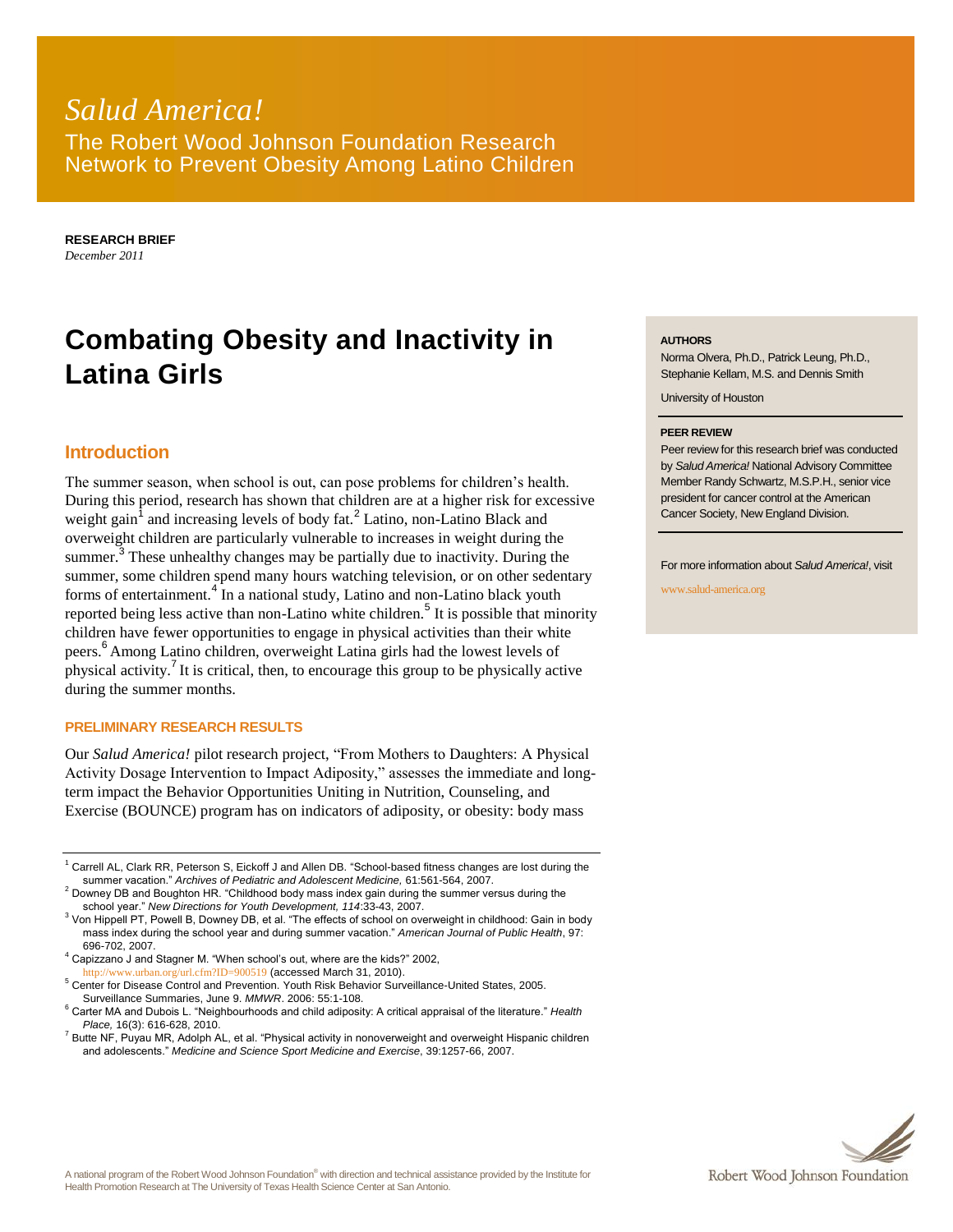index (BMI), weight, waist circumference and body fat percentage. We also assessed the impact of the program on minutes of moderate-to-vigorous physical activity (MVPA) among overweight Latina girls.

Mother-daughter pairs enrolled in BOUNCE participated in a four-week healthy lifestyle summer program, followed by a 12-week, family-based aerobic program and four monthly peer-led sessions. As of this writing, we have collected data on a combined sample of 61 Latina girls and their mothers in two cohorts (summers of 2009 and 2010), giving us a preliminary glimpse of the immediate impact of the summer BOUNCE intervention. Girls' average age was 11 and mothers' average age was 36. Most girls' BMI classified them as obese (85%) while the rest were overweight (15%). Average maternal BMI was 30.89, which is considered obese. Preliminary findings include:

■ **A family-centered exercise program successfully reduced obesity and** 

**increased physical activity levels in Latina girls.** Among participating girls, we observed statistically significant reductions in weight, BMI, waist circumfrence and percentage of body fat. After the 12-week program, participants lost an average of 2.7 pounds (decreasing from 152.05 pounds to 150.73 pounds), which was associated with an average BMI decrease of 1.3 percent (declining from 29.20 to 28.82). Average waist circumference decreased by 3.6 percent (from 92.85 cm to 89.48 cm), and average body fat percentage declined by 3.7 percent (from 42.14 percent to 38.38 percent).

| Table 1<br><b>Preliminary Results</b>        |                        |             |                        |             |                         |             |                                   |
|----------------------------------------------|------------------------|-------------|------------------------|-------------|-------------------------|-------------|-----------------------------------|
|                                              | <b>Cohort 1 (2009)</b> |             | <b>Cohort 2 (2010)</b> |             | <b>Combined Results</b> |             |                                   |
| <b>Mean</b><br><b>Measurements</b>           | <b>Pre</b>             | <b>Post</b> | <b>Pre</b>             | <b>Post</b> | Pre                     | <b>Post</b> | <b>Significance</b><br>(2-tailed) |
| Height (cm)                                  | 152.86                 | 153.24      | 151.67                 | 151.85      | 152.36                  | 152.66      | 0.142                             |
| Weight (lb)                                  | 150.77                 | 150.03      | 153.83                 | 151.70      | 152.05                  | 150.73      | 0.002                             |
| BMI ( $\text{kg/m}^2$ )                      | 28.80                  | 28.49       | 29.77                  | 29.28       | 29.20                   | 28.82       | 0.001                             |
| <b>Waist</b><br><b>Circumference</b><br>(cm) | 91.81                  | 89.76       | 94.30                  | 89.10       | 92.85                   | 89.48       | 0.036                             |